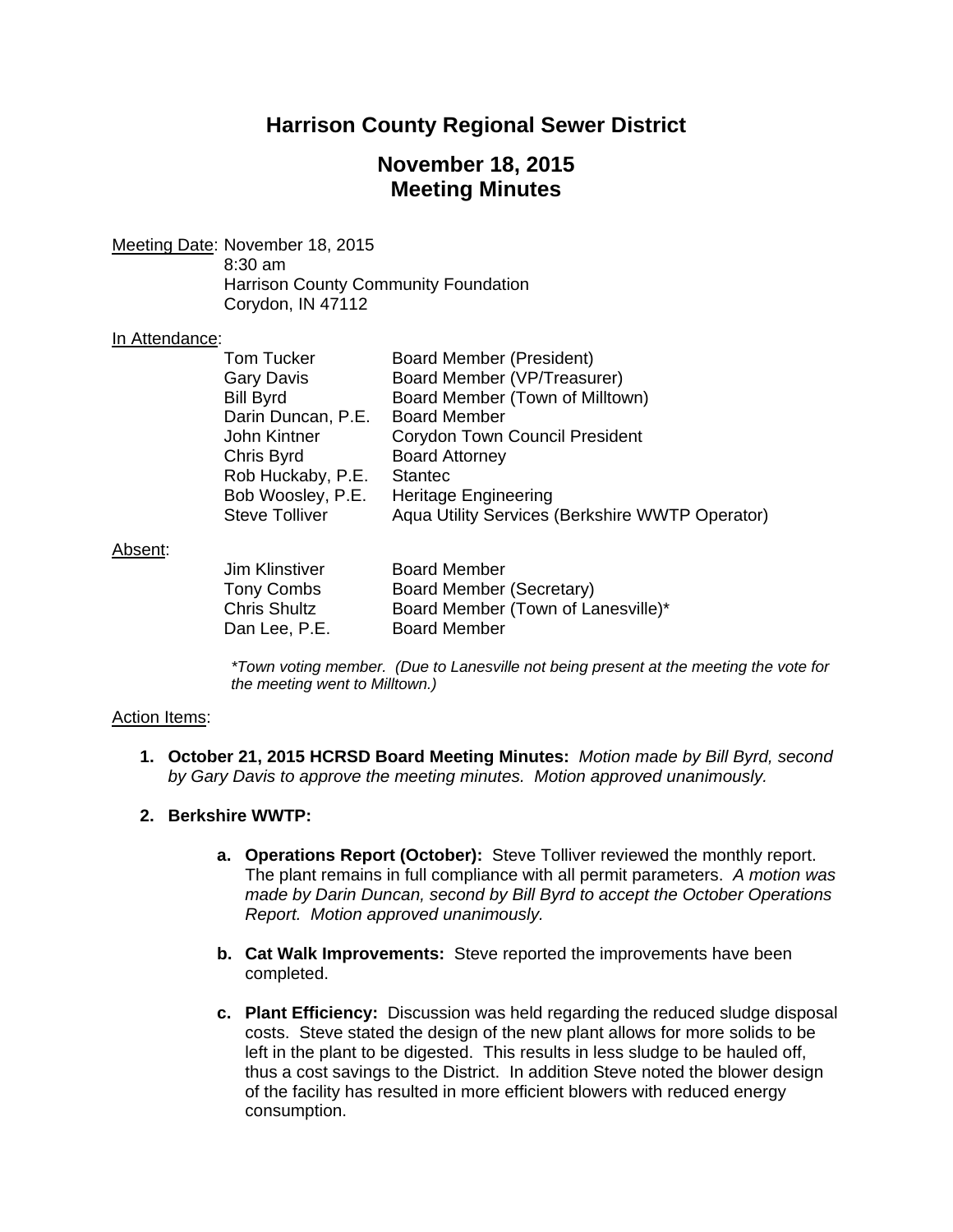HCRSD Mtg Minutes November 18, 2015 Page 2 of 3

## **3. Lanesville I-64 Interchange Sewer Project**

### **a. Town's Portion:**

**i. Construction**: No update provided.

## **b. District's Portion:**

- **i. Lift Station:**
	- i. Bob Woosley reported the fence has been installed and all work is complete.
	- ii. A lock has been installed on the fence by Steve. The lock uses the same key as those at the all other District facilities.
	- iii. *A motion was made by Bill Byrd, second by Darin Duncan to approve the installation of a hoist base plate by Aqua Utilities. Motion approved unanimously.* The base plate shall match the base plates installed at the Berkshire WWTP. This will allow for the portable hoist to be utilized.

### **4. Stormwater:**

- **a. Lanesville School Campus Oil/Water Separation Unit (Cleaning Contract):**
	- **i.** Rob Huckaby reported the unit has been cleaned. (Note: This was the first time the unit has been cleaned. It was placed into service 2 years ago.)
	- **ii.** Samples were taken during cleaning. Rob presented pictures showing the samples taken. Samples were given to the school to utilize in the classroom. It was discussed that in the future additional samples will be taken to allow for more samples to be available for the school to utilize.
	- **iii.** It was suggested that given the volume of the unit it be placed on a 2 year cycle for cleaning.
	- **iv.** Rob will approach B&H Septic (company that performed the cleaning) for their manifest to confirm that all waste was disposed of properly.

#### **5. Treasurers Report:**

- a. *Motion made by Bill Byrd, second by Darin Duncan to approve the October Treasurer's Report. Motion approved unanimously.*
- b. *Motion made by Gary Davis, second by Darin Duncan to pay the following claims. Motion approved unanimously.*

### *District Checking Account:*

- i. Harrison REMC-WWTP electric service \$1,414.76 ii. Duke Energy – lift station electric service **\$25.89** iii. Aqua Utility Services – Nov. WWTP Oper.,LS Maint., Bills \$3,037.94 iv. Town of Corydon – October sewer bills  $$4,988.26$ v. Heritage Eng.  $-$  Inv. 07030-72  $-$  Support Services  $$30.00$
- vi. Quality Fence fence installation at Lanesville lift sta. \$3,900.00